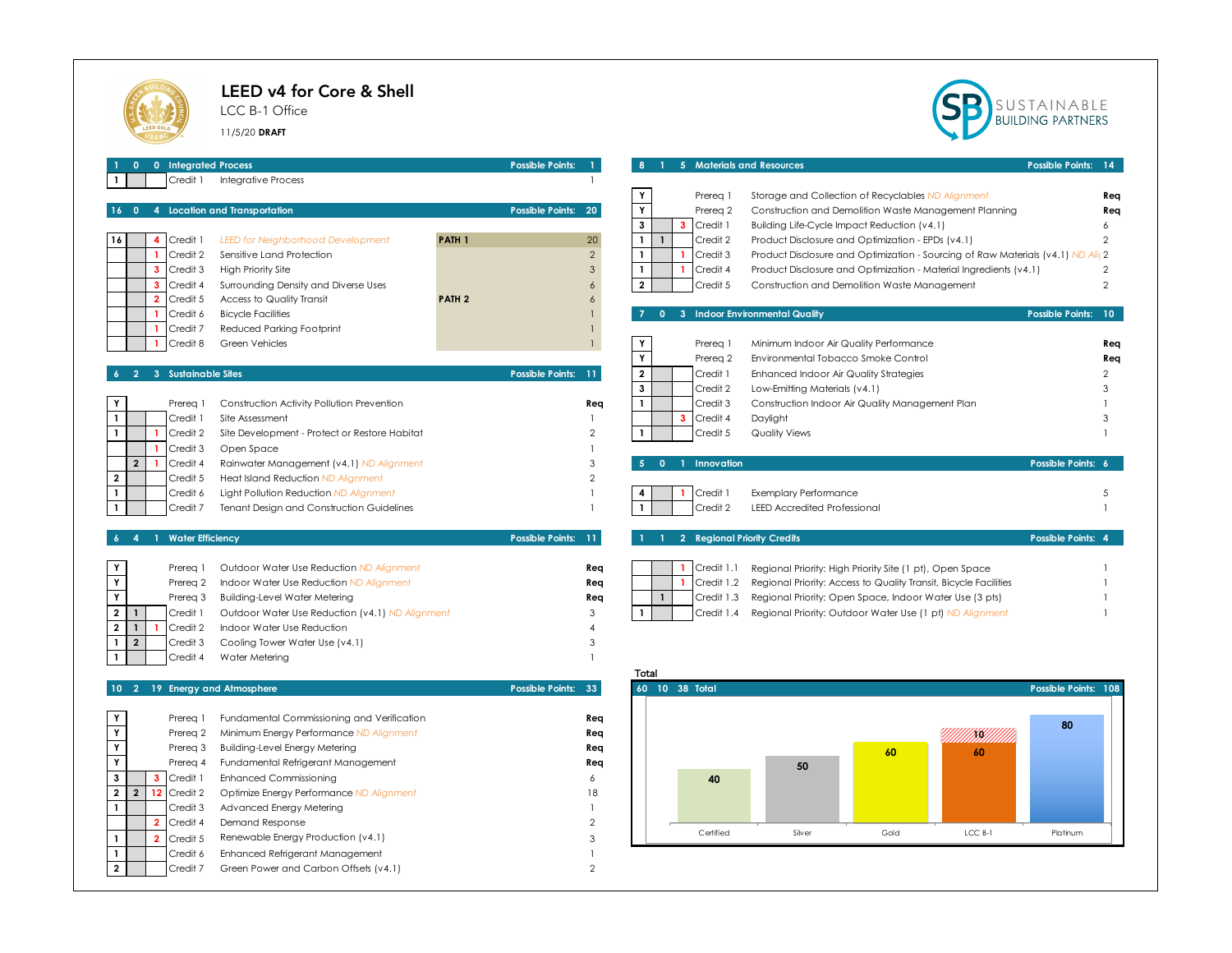

LEED v4 for BD+C New Construction

Hotel Building (B-2) 11/5/20 DRAFT



|                              | 0 Integrative Process             |                                               |                   | <b>Possible Points:</b> |                 |                | $\overline{4}$                     |              | <b>Materials and Resources</b>           |                                                                            |      | <b>Possible Points:</b> | 13 <sub>1</sub> |
|------------------------------|-----------------------------------|-----------------------------------------------|-------------------|-------------------------|-----------------|----------------|------------------------------------|--------------|------------------------------------------|----------------------------------------------------------------------------|------|-------------------------|-----------------|
| $\hat{s}$                    | N                                 |                                               |                   |                         |                 | Y.             | Ş<br>N                             |              |                                          |                                                                            |      |                         |                 |
|                              | Credit                            | <b>Integrative Process</b>                    |                   |                         |                 | Y              |                                    | Prereq       |                                          | Storage and Collection of Recyclables ND Alignment                         |      |                         | Required        |
|                              |                                   |                                               |                   |                         |                 | Y              |                                    | Prereq       |                                          | Construction and Demolition Waste Management Planning                      |      |                         | Required        |
| $12 -$                       |                                   | 0 4 Location and Transportation               |                   | <b>Possible Points:</b> | 16 <sup>2</sup> | $\mathbf{3}$   | $\overline{2}$                     | Credit       |                                          | <b>Building Life-Cycle Impact Reduction</b>                                |      |                         | $\overline{5}$  |
| $\dot{s}$<br>Y.              | N                                 |                                               |                   |                         |                 | $\mathbf{1}$   | $\mathbf{1}$                       | Credit       |                                          | Product Disclosure & Optimization - Environmental Product Declarations     |      |                         | $\overline{2}$  |
| 12 <sup>°</sup>              | 4 Credit                          | <b>LEED for Neighborhood Development</b>      | PATH <sub>1</sub> |                         | 16              | $\mathbf{1}$   |                                    | Credit       |                                          | Product Disclosure & Optimization - Sourcing of Raw Materials ND Alignm    |      |                         | $\overline{2}$  |
|                              | $\mathbf{1}$<br>Credit            | Sensitive Land Protection                     | PATH <sub>2</sub> |                         | -1              | $\mathbf{1}$   |                                    | Credit       |                                          | Product Disclosure & Optimization - Material Ingredients                   |      |                         | $\overline{2}$  |
|                              | $\overline{2}$<br>Credit          | <b>High Priority Site</b>                     |                   |                         | $\overline{2}$  | $\overline{2}$ |                                    | Credit       |                                          | Construction and Demolition Waste Management                               |      |                         | $\overline{2}$  |
|                              | $\overline{\mathbf{3}}$<br>Credit | Surrounding Density & Diverse Uses            |                   |                         | 5               |                |                                    |              |                                          |                                                                            |      |                         |                 |
|                              | Credit<br>$\overline{2}$          | Access to Quality Transit                     |                   |                         | 5               | -8             | -2<br>$\epsilon$                   |              | <b>Indoor Environmental Quality</b>      |                                                                            |      | <b>Possible Points:</b> | $16-1$          |
|                              | Credit<br>$\overline{1}$          | <b>Bicycle Facilities</b>                     |                   |                         |                 | Y              | $\hat{\mathsf{S}}$<br>$\mathsf{N}$ |              |                                          |                                                                            |      |                         |                 |
|                              | $\bullet$<br>Credit               | Reduced Parking Footprint                     |                   |                         | 1               | Y              |                                    | Prereg       |                                          | Minimum Indoor Air Quality Performance                                     |      |                         | Required        |
|                              | Credit<br>$\mathbf{1}$            | Green Vehicles                                |                   |                         | $\mathbf{1}$    | Y              |                                    | Prereg       |                                          | Environmental Tobacco Smoke Control                                        |      |                         | Required        |
|                              |                                   |                                               |                   |                         |                 | $\overline{2}$ |                                    | Credit       |                                          | Enhanced Indoor Air Quality Strategies                                     |      |                         | $\overline{2}$  |
|                              | 3 Sustainable Sites               |                                               |                   | <b>Possible Points:</b> | $10-1$          | $\mathbf{2}$   | $\mathbf{1}$                       | Credit       | Low-Emitting Materials                   |                                                                            |      |                         | 3               |
| Ŝ.<br>Y                      | N                                 |                                               |                   |                         |                 | $\mathbf{1}$   |                                    | Credit       |                                          | Construction Indoor Air Quality Management Plan                            |      |                         |                 |
| Y                            | Prereg                            | Construction Activity Pollution Prevention    |                   |                         | Required        |                | $\overline{2}$                     | Credit       | Indoor Air Quality Assessment            |                                                                            |      |                         |                 |
| $\mathbf{1}$                 | Credit                            | Site Assessment                               |                   |                         |                 | $\mathbf{1}$   |                                    | Credit       | <b>Thermal Comfort</b>                   |                                                                            |      |                         |                 |
| $\mathbf{1}$                 | Credit<br>$\overline{1}$          | Site Development - Protect or Restore Habitat |                   |                         | $\overline{2}$  | $\mathbf{1}$   |                                    | Credit       | Interior Lighting                        |                                                                            |      |                         |                 |
|                              | Credit<br>-1                      | Open Space                                    |                   |                         |                 |                | $\overline{\mathbf{3}}$            | Credit       | Daylight                                 |                                                                            |      |                         |                 |
| $\overline{2}$               | Credit<br>-1                      | Rainwater Management (v4.1) ND Alignment      |                   |                         | 3               | $\mathbf{1}$   |                                    | Credit       | <b>Quality Views</b>                     |                                                                            |      |                         |                 |
| $\mathbf{2}$                 | Credit                            | Heat Island Reduction ND Alignment            |                   |                         | $\overline{2}$  |                |                                    | Credit       | Acoustic Performance                     |                                                                            |      |                         |                 |
|                              | Credit                            | Light Pollution Reduction ND Alignment        |                   |                         |                 |                |                                    |              |                                          |                                                                            |      |                         |                 |
|                              |                                   |                                               |                   |                         |                 |                |                                    | 0 Innovation |                                          |                                                                            |      | <b>Possible Points:</b> |                 |
| $\overline{2}$               | 5 Water Efficiency                |                                               |                   | <b>Possible Points:</b> | 11 <sup>2</sup> |                | ŝ<br>$\mathsf{N}$                  |              |                                          |                                                                            |      |                         |                 |
| $\hat{\mathbf{S}}$<br>Y      | N                                 |                                               |                   |                         |                 | $\overline{4}$ | $\mathbf{1}$                       | Credit       | Innovation                               |                                                                            |      |                         | 5               |
| Y                            | Prereq                            | Outdoor Water Use Reduction ND Alignment      |                   |                         | Required        | $\mathbf{1}$   |                                    | Credit       | <b>LEED Accredited Professional</b>      |                                                                            |      |                         |                 |
| Y                            | Prereg                            | Indoor Water Use Reduction ND Alignment       |                   |                         | Required        |                |                                    |              |                                          |                                                                            |      |                         |                 |
| Y                            | Prereg                            | Building-Level Water Metering                 |                   |                         | Required        | $\bullet$      | $\overline{0}$<br>$\overline{4}$   |              | <b>Regional Priority Credits (22043)</b> |                                                                            |      | <b>Possible Points:</b> | $\overline{4}$  |
| $\mathbf{1}$<br>$\mathbf{1}$ | Credit                            | Outdoor Water Use Reduction ND Alignment      |                   |                         | $\overline{c}$  | Y.             | Ş<br>N                             |              |                                          |                                                                            |      |                         |                 |
| $\overline{2}$               | $\mathbf{3}$<br>Credit            | Indoor Water Use Reduction                    |                   |                         | 6               |                |                                    | Credit       |                                          | Access to Transit (4 pts), Optimize Energy (10 pts), Rainwater Mgmt (3 pt: |      |                         |                 |
|                              | Credit<br>$\overline{2}$          | Cooling Tower Water Use (v4.1)                |                   |                         | $\overline{c}$  |                |                                    | Credit       | <b>Green Vehicles</b>                    |                                                                            |      |                         |                 |
|                              | Credit                            | Water Metering                                |                   |                         |                 |                |                                    | Credit       | Protect or Restore Habitat               |                                                                            |      |                         |                 |
|                              |                                   |                                               |                   |                         |                 |                |                                    | Credit       | Reduced Parking Footprint                |                                                                            |      |                         |                 |
| $\mathbf{0}$                 |                                   | 24 Energy and Atmosphere                      |                   | <b>Possible Points:</b> | 33 <sup>°</sup> |                |                                    |              |                                          |                                                                            |      |                         |                 |
| $\mathsf{S}$<br>Y            | N                                 |                                               |                   |                         |                 | 52             | 8<br>50                            |              |                                          |                                                                            |      | Possible Points: 110    |                 |
| Y                            | Prereq                            | Fundamental Commissioning and Verification    |                   |                         | Required        |                |                                    |              |                                          |                                                                            |      |                         |                 |
| Y                            | Prereg                            | Minimum Energy Performance ND Alignment       |                   |                         | Required        |                |                                    |              |                                          |                                                                            |      |                         |                 |
| Y                            | Prereq                            | <b>Building-Level Energy Metering</b>         |                   |                         | Required        |                |                                    |              |                                          |                                                                            |      | 80                      |                 |
| Y                            | Prereg                            | Fundamental Refrigerant Management            |                   |                         | Required        |                |                                    |              |                                          |                                                                            |      |                         |                 |
| $\mathbf{3}$                 | $3^{\circ}$<br>Credit             | <b>Enhanced Commissioning</b>                 |                   |                         | 6               |                |                                    |              |                                          | N.                                                                         | 60   |                         |                 |
| 3                            | 15 Credit                         | Optimize Energy Performance ND Alignment      |                   |                         | 18              |                |                                    |              | 50                                       | 52                                                                         |      |                         |                 |
|                              | $\overline{1}$<br>Credit          | Advanced Energy Metering                      |                   |                         |                 |                | 40                                 |              |                                          |                                                                            |      |                         |                 |
|                              | $\overline{2}$<br>Credit          | Demand Reponse                                |                   |                         | 2               |                |                                    |              |                                          |                                                                            |      |                         |                 |
| $\mathbf{1}$                 | $\overline{\mathbf{2}}$<br>Credit | Renewable Energy Production (v4.1)            |                   |                         | 3               |                |                                    |              |                                          |                                                                            |      |                         |                 |
|                              | Credit<br>$\overline{\mathbf{1}}$ | Enhanced Refrigerant Management               |                   |                         |                 |                |                                    |              |                                          |                                                                            |      |                         |                 |
| $\overline{2}$               | Credit                            | Green Power and Carbon Offsets (v4.1)         |                   |                         | $\overline{2}$  |                | Certified                          |              | Silver                                   | Hotel $(B-2)$                                                              | Gold | Platinum                |                 |
|                              |                                   |                                               |                   |                         |                 |                |                                    |              |                                          |                                                                            |      |                         |                 |

|                          | <b>Integrative Process</b>                    |                   | <b>Possible Points:</b>                    |                                                   | <b>Materials and Resources</b>              |                                                                            | <b>Possible Points:</b><br>13 <sub>1</sub> |
|--------------------------|-----------------------------------------------|-------------------|--------------------------------------------|---------------------------------------------------|---------------------------------------------|----------------------------------------------------------------------------|--------------------------------------------|
|                          |                                               |                   |                                            | ŝ<br>N<br>Y                                       |                                             |                                                                            |                                            |
| Credit                   | <b>Integrative Process</b>                    |                   |                                            | Y<br>Prereq                                       |                                             | Storage and Collection of Recyclables ND Alignment                         | Required                                   |
|                          |                                               |                   |                                            | Y<br>Prereg                                       |                                             | Construction and Demolition Waste Management Planning                      | Required                                   |
|                          | <b>Location and Transportation</b>            |                   | 16 <sup>1</sup><br><b>Possible Points:</b> | 3<br>$\overline{2}$<br>Credit                     | <b>Building Life-Cycle Impact Reduction</b> |                                                                            |                                            |
|                          |                                               |                   |                                            | $\mathbf{1}$<br>$\mathbf{1}$<br>Credit            |                                             | Product Disclosure & Optimization - Environmental Product Declarations     |                                            |
| Credit                   | <b>LEED for Neighborhood Development</b>      | PATH <sub>1</sub> | 16                                         | $\mathbf{1}$<br>Credit                            |                                             | Product Disclosure & Optimization - Sourcing of Raw Materials ND Alignm    |                                            |
| Credit                   | Sensitive Land Protection                     | PATH <sub>2</sub> | $\mathbf{1}$                               | $\mathbf{1}$<br>Credit<br>1                       |                                             | Product Disclosure & Optimization - Material Ingredients                   |                                            |
| Credit                   | <b>High Priority Site</b>                     |                   | $\overline{2}$                             | $\overline{2}$<br>Credit                          |                                             | Construction and Demolition Waste Management                               |                                            |
| Credit                   | Surrounding Density & Diverse Uses            |                   | 5                                          |                                                   |                                             |                                                                            |                                            |
| Credit                   | Access to Quality Transit                     |                   | 5                                          | -8<br>2                                           | <b>Indoor Environmental Quality</b>         |                                                                            | <b>Possible Points:</b>                    |
| Credit                   | <b>Bicycle Facilities</b>                     |                   |                                            | Y<br>ŝ<br>$\mathsf{N}$                            |                                             |                                                                            |                                            |
| Credit                   | Reduced Parking Footprint                     |                   | 1                                          | Y<br>Prereq                                       | Minimum Indoor Air Quality Performance      |                                                                            | Required                                   |
| Credit                   | Green Vehicles                                |                   |                                            | Y<br>Prereg                                       | Environmental Tobacco Smoke Control         |                                                                            | Required                                   |
|                          |                                               |                   |                                            | $\overline{2}$<br>Credit                          | Enhanced Indoor Air Quality Strategies      |                                                                            |                                            |
| <b>Sustainable Sites</b> |                                               |                   | <b>Possible Points:</b><br>$10-10$         | $\overline{2}$<br>Credit                          | Low-Emitting Materials                      |                                                                            |                                            |
|                          |                                               |                   |                                            | $\mathbf{1}$<br>Credit                            |                                             | Construction Indoor Air Quality Management Plan                            |                                            |
| Prereg                   | Construction Activity Pollution Prevention    |                   | Required                                   | $\overline{2}$<br>Credit                          | Indoor Air Quality Assessment               |                                                                            |                                            |
| Credit                   | Site Assessment                               |                   |                                            | $\mathbf{1}$<br>Credit                            | <b>Thermal Comfort</b>                      |                                                                            |                                            |
| Credit                   | Site Development - Protect or Restore Habitat |                   | $\mathfrak{D}$                             | $\mathbf{1}$<br>Credit                            | Interior Lighting                           |                                                                            |                                            |
| Credit                   | Open Space                                    |                   |                                            | 3<br>Credit                                       | Daylight                                    |                                                                            |                                            |
| Credit                   | Rainwater Management (v4.1) ND Alignment      |                   | 3                                          | $\mathbf{1}$<br>Credit                            | <b>Quality Views</b>                        |                                                                            |                                            |
| Credit                   | Heat Island Reduction ND Alignment            |                   | $\overline{2}$                             | Credit<br>1                                       | Acoustic Performance                        |                                                                            |                                            |
| Credit                   | Light Pollution Reduction ND Alignment        |                   |                                            |                                                   |                                             |                                                                            |                                            |
|                          |                                               |                   |                                            |                                                   |                                             |                                                                            |                                            |
|                          |                                               |                   |                                            | 0 Innovation<br>-5                                |                                             |                                                                            | <b>Possible Points:</b>                    |
| <b>Water Efficiency</b>  |                                               |                   | <b>Possible Points:</b><br>11              | Ŝ.<br>N<br>Y                                      |                                             |                                                                            |                                            |
|                          |                                               |                   |                                            | $\overline{\mathbf{4}}$<br>$\mathbf{1}$<br>Credit | Innovation                                  |                                                                            |                                            |
| Prereg                   | Outdoor Water Use Reduction ND Alignment      |                   | Required                                   | $\overline{1}$<br>Credit                          | <b>LEED Accredited Professional</b>         |                                                                            |                                            |
| Prereg                   | Indoor Water Use Reduction ND Alignment       |                   | Required                                   |                                                   |                                             |                                                                            |                                            |
| Prereq                   | Building-Level Water Metering                 |                   | Required                                   | $\mathbf{0}$<br>$\overline{4}$<br>$\Omega$        | <b>Regional Priority Credits (22043)</b>    |                                                                            | <b>Possible Points:</b>                    |
| Credit                   | Outdoor Water Use Reduction ND Alignment      |                   | $\overline{2}$                             | ŝ<br>$\mathsf{N}$<br>Y                            |                                             |                                                                            |                                            |
| Credit                   | Indoor Water Use Reduction                    |                   | 6                                          | $\mathbf{1}$<br>Credit                            |                                             | Access to Transit (4 pts), Optimize Energy (10 pts), Rainwater Mgmt (3 pt: |                                            |
| Credit                   | Cooling Tower Water Use (v4.1)                |                   | $\overline{2}$                             | Credit<br>-1                                      | <b>Green Vehicles</b>                       |                                                                            |                                            |
| Credit                   | Water Metering                                |                   | $\overline{1}$                             | Credit                                            | Protect or Restore Habitat                  |                                                                            |                                            |
|                          |                                               |                   |                                            | Credit<br>-1                                      | <b>Reduced Parking Footprint</b>            |                                                                            |                                            |
|                          | <b>Energy and Atmosphere</b>                  |                   | 33 <sup>°</sup><br><b>Possible Points:</b> | 52<br>50<br>8                                     |                                             |                                                                            | Possible Points: 110                       |
| Prereg                   | Fundamental Commissioning and Verification    |                   | Required                                   |                                                   |                                             |                                                                            |                                            |
| Prereg                   | Minimum Energy Performance ND Alignment       |                   | Required                                   |                                                   |                                             |                                                                            |                                            |
| Prereg                   | <b>Building-Level Energy Metering</b>         |                   | Required                                   |                                                   |                                             |                                                                            |                                            |
| Prereq                   | Fundamental Refrigerant Management            |                   | Required                                   |                                                   |                                             |                                                                            | 80                                         |
| Credit                   | <b>Enhanced Commissioning</b>                 |                   | 6                                          |                                                   |                                             | 22                                                                         |                                            |
| Credit                   | Optimize Energy Performance ND Alignment      |                   | 18                                         |                                                   |                                             | 60<br>52                                                                   |                                            |
| Credit                   | Advanced Energy Metering                      |                   |                                            |                                                   | 50                                          |                                                                            |                                            |
| Credit                   | Demand Reponse                                |                   | $\mathcal{P}$                              | 40                                                |                                             |                                                                            |                                            |
| Credit                   | Renewable Energy Production (v4.1)            |                   | 3                                          |                                                   |                                             |                                                                            |                                            |
| 24<br>Credit             | Enhanced Refrigerant Management               |                   |                                            |                                                   |                                             |                                                                            |                                            |
| Credit                   | Green Power and Carbon Offsets (v4.1)         |                   | $\mathfrak{D}$                             | Certified                                         | Silver                                      | Hotel $(B-2)$<br>Gold                                                      | Platinum                                   |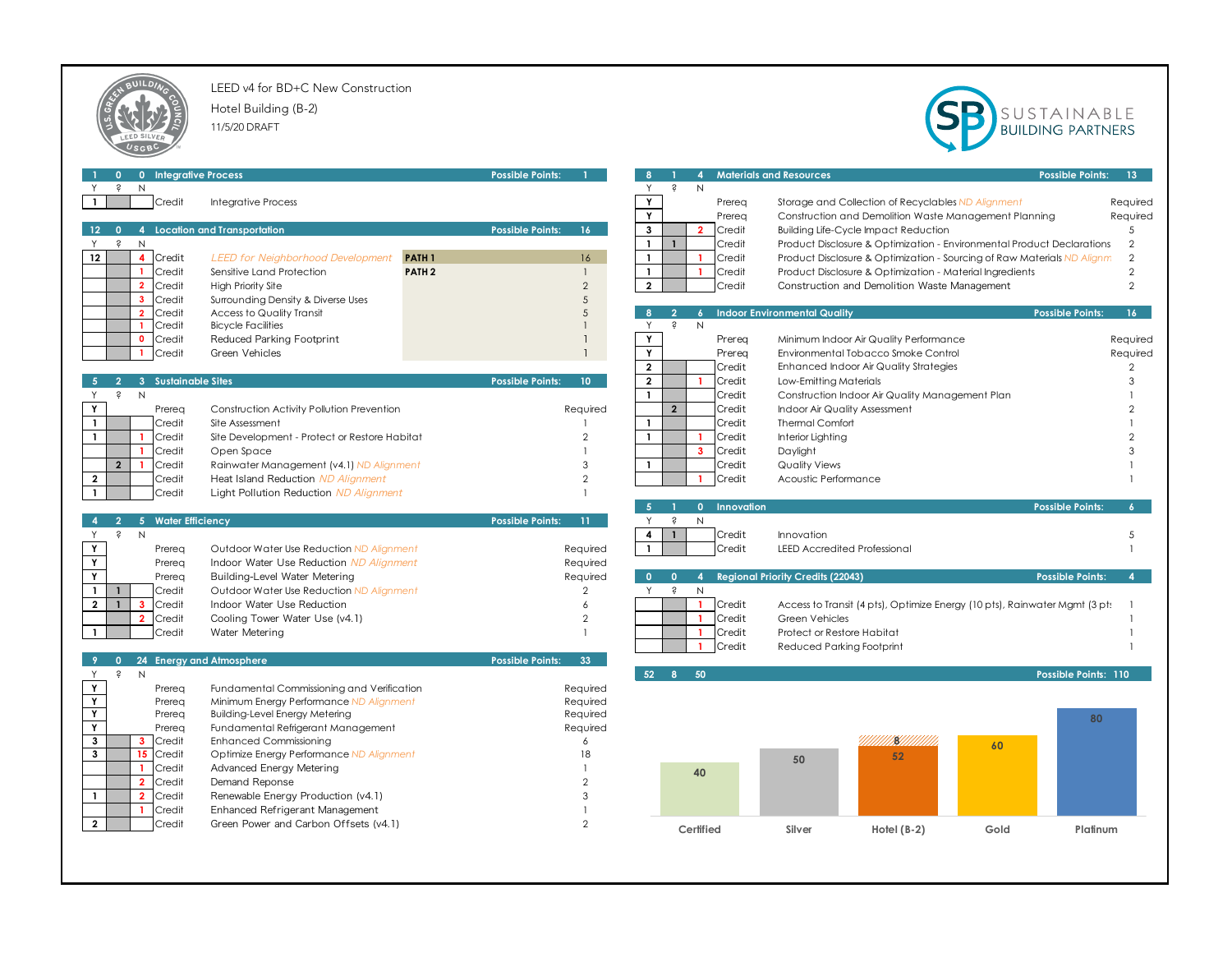

LEED for Homes v4: Multifamily Mid-Rise Building A (Rental) 11/5/20 DRAFT



| $\overline{2}$<br>0 Integrative Process<br>$\bullet$ 0     |                                                        | <b>Possible Points 2</b> |                         |                |                             |                                            | 7.5 3 7.5 Indoor Environmental Quality |                                         |                                                                     | Possible Points: 18  |          |
|------------------------------------------------------------|--------------------------------------------------------|--------------------------|-------------------------|----------------|-----------------------------|--------------------------------------------|----------------------------------------|-----------------------------------------|---------------------------------------------------------------------|----------------------|----------|
| ŝ<br>Y<br>N                                                |                                                        |                          | Y                       | $\mathcal{S}$  | N                           |                                            |                                        |                                         |                                                                     |                      |          |
| $\overline{2}$<br>Credit                                   | <b>Integrative Process</b>                             |                          | Y                       |                | Prereq                      |                                            | Ventilation                            |                                         |                                                                     |                      | Required |
|                                                            |                                                        |                          | Y                       |                | Prereq                      |                                            | <b>Combustion Venting</b>              |                                         |                                                                     |                      | Required |
| 15                                                         | 0 Location and Transportation                          | Possible Points 15       | Y                       |                | Prereq                      |                                            | Garage Pollutant Protection            |                                         |                                                                     |                      | Required |
| Ş<br>$\mathsf{N}$<br>Y                                     |                                                        |                          | $\overline{Y}$          |                | Prereq                      |                                            | Radon-Resistant Construction           |                                         |                                                                     |                      | Required |
| Y<br>Prereg                                                | Floodplain Avoidance                                   | Required                 | Y                       |                | Prereg                      |                                            | Air Filtering                          |                                         |                                                                     |                      | Required |
| 15<br>Credit                                               | Neighborhood Development                               | 15                       | Y                       |                | Prereq                      |                                            | Environmental Tobacco Smoke            |                                         |                                                                     |                      | Required |
| 8<br>Credit                                                | Site Selection                                         | $\mathcal{R}$            | Y                       |                | Prereg                      |                                            | Compartmentalization                   |                                         |                                                                     |                      | Required |
| $\mathbf{3}$<br>Credit                                     | Compact Development                                    | 3                        | $\mathbf{1}$            |                | $\overline{2}$<br>Credit    |                                            | <b>Enhanced Ventilation</b>            |                                         |                                                                     |                      | 3        |
| $\overline{2}$<br>Credit                                   | Community Resources                                    | $\overline{2}$           | 0.5                     |                | 1.5<br>Credit               |                                            | <b>Contaminant Control</b>             |                                         |                                                                     |                      |          |
| $\overline{2}$<br>Credit                                   | Access to Transit                                      | $\overline{2}$           | $\mathbf{1}$            | $\overline{2}$ | Credit                      |                                            |                                        |                                         | Balancing of Heating and Cooling Distribution Systems               |                      |          |
|                                                            |                                                        |                          |                         |                | $\mathbf{3}$<br>Credit      |                                            |                                        | Enhanced Compartmentalization           |                                                                     |                      |          |
| <b>Sustainable Sites</b>                                   |                                                        | Possible Points: 7       | $\mathbf{1}$            |                | Credit                      |                                            | <b>Enhanced Combustion Venting</b>     |                                         |                                                                     |                      |          |
| $\hat{s}$<br>N<br>Y                                        |                                                        |                          | $\mathbf{1}$            |                | Credit                      |                                            |                                        | Enhanced Garage Pollutant Protection    |                                                                     |                      |          |
| Y<br>Prereq                                                | Construction Activity Pollution Prevention             | Required                 | $\overline{2}$          |                | Credit                      |                                            | Low Emitting Products (v4.1)           |                                         |                                                                     |                      |          |
| Y<br>Prereg                                                | No Invasive Plants                                     | Required                 | $\mathbf{1}$            |                | Credit                      |                                            |                                        | No Evnironmental Tobacco Smoke          |                                                                     |                      |          |
| $\mathbf{1}$<br>$\mathbf{1}$<br>Credit                     | Heat Island Reduction ND Alignment                     | $\overline{2}$           |                         |                |                             |                                            |                                        |                                         |                                                                     |                      |          |
| $\overline{2}$<br>Credit<br>-1                             | Rainwater Management (v4.1) ND Alignment               | 3                        | -5.                     | $\mathbf{0}$   | $\mathbf{1}$                | Innovation                                 |                                        |                                         |                                                                     | Possible Points: 6   |          |
| $\mathbf{2}$<br>Credit                                     | Non-Toxic Pest Control                                 | $\mathcal{P}$            | Y                       | S              | $\mathsf{N}$                |                                            |                                        |                                         |                                                                     |                      |          |
|                                                            |                                                        |                          | $\overline{\mathbf{4}}$ |                | $\mathbf{1}$<br>Credit      |                                            | Innovation                             |                                         |                                                                     |                      | 5        |
| <b>Water Efficiency</b><br>$\mathbf{3}$                    |                                                        | Possible Points: 12      | $\mathbf{1}$            |                | Credit                      |                                            | LEED AP Homes                          |                                         |                                                                     |                      |          |
| $\zeta$<br>N<br>Y                                          |                                                        |                          |                         |                |                             |                                            |                                        |                                         |                                                                     |                      |          |
| Y<br>Prereq                                                | Water Metering                                         | Required                 | $\bullet$               | $\mathbf{3}$   |                             | <b>Regional Priority Credits</b>           |                                        |                                         |                                                                     | Possible Points: 4   |          |
| $\overline{7}$<br>$\mathbf{3}$<br>$\overline{2}$<br>Credit | Total Water Use ND Alignment                           | 12                       | Y                       | $\hat{s}$      | N                           |                                            |                                        |                                         |                                                                     |                      |          |
|                                                            |                                                        |                          |                         | $\mathbf{1}$   | Credit                      |                                            | Access to Transit (2 pts),             |                                         |                                                                     |                      |          |
| 5 <sup>2</sup><br>14 Energy and Atmosphere<br>18           |                                                        | Possible Points: 37      |                         | $\mathbf{1}$   | Credit                      |                                            | Community Resources (2 pts)            |                                         |                                                                     |                      |          |
| $\epsilon$<br>$\mathbb{N}$<br>Y                            |                                                        |                          |                         | $\mathbf{1}$   | Credit                      |                                            |                                        | Rainwater Management, Outdoor Water Use |                                                                     |                      |          |
| Y<br>Prereq                                                | Minimum Energy Performance ND Alignment                | Required                 |                         |                | Credit<br>$\mathbf{1}$      |                                            |                                        |                                         | Site Selection (8 pts), Construction Waste (3 pts), Total Water Use |                      |          |
| $\mathbf Y$<br>Prereg                                      | Energy Metering                                        | Required                 |                         |                |                             |                                            |                                        |                                         |                                                                     |                      |          |
| Y<br>Prereg                                                | Education of the Homeowner, Tenant or Building Manager | Required                 | 60.5 17.0 32.0          |                |                             |                                            |                                        |                                         |                                                                     | Possible Points: 110 |          |
| 14.5<br>10<br>5 <sub>1</sub><br>Credit                     | Annual Energy Use ND Alignment                         | 30                       |                         |                |                             |                                            |                                        |                                         |                                                                     |                      |          |
| $\overline{2}$<br>Credit<br>$\mathbf{3}$                   | Efficient Hot Water Distribution                       | 5                        |                         |                |                             |                                            |                                        |                                         |                                                                     |                      |          |
| $\mathbf{1}$<br>Credit                                     | Advanced Utility Tracking                              | $\overline{2}$           |                         |                |                             |                                            |                                        |                                         | HM)                                                                 | 80                   |          |
|                                                            |                                                        |                          |                         |                |                             |                                            |                                        |                                         |                                                                     |                      |          |
| 3.5<br><b>4.5 Materials and Resources</b>                  |                                                        | Possible Points: 9       |                         |                |                             |                                            |                                        | 60                                      | 60.5                                                                |                      |          |
| $\hat{\mathbf{S}}$<br>N<br>Y                               |                                                        |                          |                         |                |                             |                                            | 50                                     |                                         |                                                                     |                      |          |
| Y<br>Prereg                                                | Certified Tropical Wood                                | Required                 |                         |                | 40                          |                                            |                                        |                                         |                                                                     |                      |          |
| Y<br>Prereg                                                | Durability Management                                  | Required                 |                         |                |                             |                                            |                                        |                                         |                                                                     |                      |          |
| $\mathbf{1}$<br>Credit                                     | Durability Management Verification                     |                          |                         |                |                             |                                            |                                        |                                         |                                                                     |                      |          |
| 0.5<br>3.5<br>Credit<br>$\mathbf{1}$                       | Environmentally Preferable Products                    | .5                       |                         |                | Certified                   |                                            | Silver                                 | Gold                                    | <b>Building A</b>                                                   | Platinum             |          |
| $\overline{2}$<br>Credit                                   | Construction Waste Management (NC v4)                  | 3                        |                         |                |                             |                                            |                                        |                                         |                                                                     |                      |          |
|                                                            |                                                        |                          |                         |                |                             |                                            |                                        |                                         |                                                                     |                      |          |
|                                                            |                                                        |                          | Note:                   |                |                             |                                            |                                        |                                         |                                                                     |                      |          |
|                                                            |                                                        |                          |                         |                |                             | - min 8 points total in LT and EA required |                                        |                                         |                                                                     |                      |          |
|                                                            |                                                        |                          |                         |                | min 3 points in WE required |                                            |                                        |                                         |                                                                     |                      |          |

- min 3 points in EQ required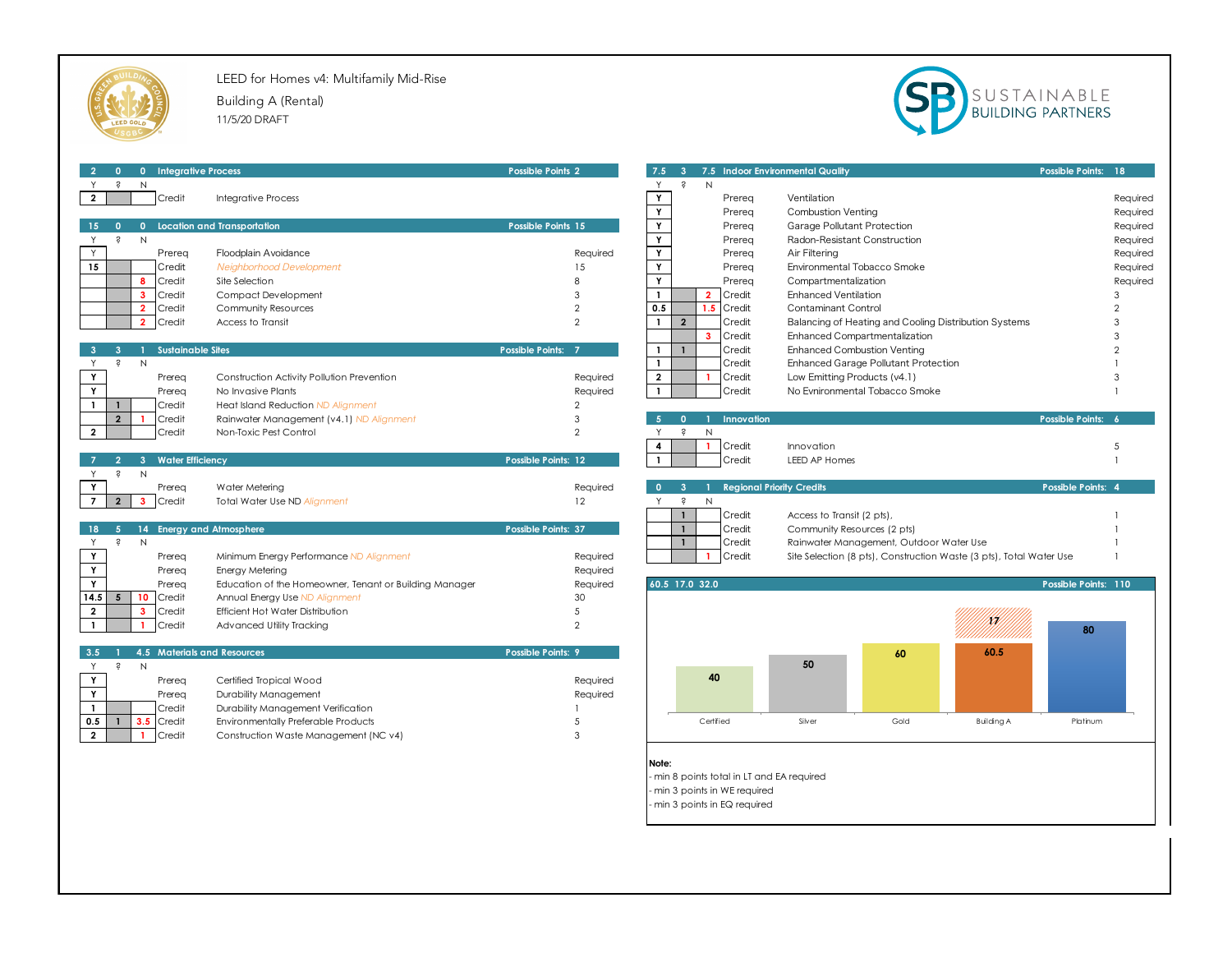

LEED for Homes v4: Multifamily Mid-Rise Building C. (Condo) 11/5/2020 DRAFT



| 0 Integrative Process<br>$\overline{2}$<br>$\mathbf{0}$     |                                                        | <b>Possible Points 2</b> |                                      | 6.5 6 5.5 Indoor Environmental Quality             |                                                                     |      |         | Possible Points: 18  |                |
|-------------------------------------------------------------|--------------------------------------------------------|--------------------------|--------------------------------------|----------------------------------------------------|---------------------------------------------------------------------|------|---------|----------------------|----------------|
| Ş<br>$\mathsf{N}$                                           |                                                        |                          | Y.                                   | $\dot{s}$<br>N                                     |                                                                     |      |         |                      |                |
| Credit<br>$\overline{\mathbf{2}}$                           | Integrative Process                                    |                          | Y                                    | Prereq                                             | Ventilation                                                         |      |         |                      | Required       |
|                                                             |                                                        |                          | Y                                    | Prereg                                             | <b>Combustion Venting</b>                                           |      |         |                      | Required       |
| $\mathbf{0}$<br>15<br>$\Omega$                              | <b>Location and Transportation</b>                     | Possible Points 15       | $\mathbf Y$                          | Prereg                                             | Garage Pollutant Protection                                         |      |         |                      | Required       |
| N<br>$\epsilon$<br>Y                                        |                                                        |                          | Y                                    | Prereg                                             | Radon-Resistant Construction                                        |      |         |                      | Required       |
| Y<br>Prereq                                                 | Floodplain Avoidance                                   | Required                 | Y                                    | Prereq                                             | Air Filtering                                                       |      |         |                      | Required       |
| 15<br>Credit                                                | Neighborhood Development                               | 15                       | Y                                    | Prereg                                             | Environmental Tobacco Smoke                                         |      |         |                      | Required       |
| Credit<br>R                                                 | Site Selection                                         | 8                        | Y                                    | Prereg                                             | Compartmentalization                                                |      |         |                      | Required       |
| $\overline{\mathbf{3}}$<br>Credit                           | Compact Development                                    | 3                        | $\overline{2}$<br>$\mathbf{1}$       | Credit                                             | <b>Enhanced Ventilation</b>                                         |      |         |                      | 3              |
| $\overline{2}$<br>Credit                                    | Community Resources                                    | $\overline{2}$           | 0.5                                  | Credit<br>$.5\,$                                   | Contaminant Control                                                 |      |         |                      | $\mathfrak{D}$ |
| Credit<br>$\overline{2}$                                    | Access to Transit                                      | $\overline{2}$           | $\overline{2}$<br>$\mathbf{1}$       | Credit                                             |                                                                     |      |         |                      | 3              |
|                                                             |                                                        |                          |                                      | Credit<br>$\mathbf{3}$                             | Balancing of Heating and Cooling Distribution Systems               |      |         |                      | 3              |
|                                                             |                                                        |                          |                                      |                                                    | Enhanced Compartmentalization                                       |      |         |                      | $\mathcal{D}$  |
| <b>Sustainable Sites</b><br>N<br>$\dot{s}$                  |                                                        | Possible Points: 7       | $\mathbf{1}$<br>$\mathbf{1}$         | Credit                                             | <b>Enhanced Combustion Venting</b>                                  |      |         |                      |                |
| Y                                                           |                                                        |                          | $\mathbf{1}$                         | Credit                                             | Enhanced Garage Pollutant Protection                                |      |         |                      |                |
| Y<br>Prereq                                                 | Construction Activity Pollution Prevention             | Required                 | $\mathbf{1}$<br>$\mathbf{1}$         | Credit                                             | Low Emitting Products                                               |      |         |                      | 3              |
| Y<br>Prereg                                                 | No Invasive Plants                                     | Required                 |                                      | Credit                                             | No Evnironmental Tobacco Smoke                                      |      |         |                      |                |
| $\mathbf{1}$<br>Credit<br>$\mathbf{1}$                      | Heat Island Reduction ND Alignment                     | $\overline{2}$           |                                      |                                                    |                                                                     |      |         |                      |                |
| $\overline{2}$<br>Credit                                    | Rainwater Management (v4.1) ND Alignment               | 3                        | $\overline{5}$<br>$\Omega$           | Innovation<br>$\overline{1}$                       |                                                                     |      |         | Possible Points: 6   |                |
| $\overline{2}$<br>Credit                                    | Non-Toxic Pest Control                                 | $\overline{2}$           | Y                                    | Ŝ<br>N                                             |                                                                     |      |         |                      |                |
|                                                             |                                                        |                          | $\overline{\mathbf{4}}$              | Credit                                             | Innovation                                                          |      |         |                      | 5              |
| $\overline{2}$<br><b>Water Efficiency</b><br>$\overline{4}$ |                                                        | Possible Points: 12      | $\mathbf{1}$                         | Credit                                             | LEED AP Homes                                                       |      |         |                      |                |
| Y<br>$\hat{\mathbf{S}}$<br>N                                |                                                        |                          |                                      |                                                    |                                                                     |      |         |                      |                |
| Y<br>Prereg                                                 | Water Metering                                         | Required                 | $\bullet$<br>$\overline{\mathbf{3}}$ | <b>Regional Priority Credits</b><br>$\blacksquare$ |                                                                     |      |         | Possible Points: 4   |                |
| $\epsilon$<br>$2^{\circ}$<br>4<br>Credit                    | Total Water Use ND Alignment                           | 12                       | $\dot{\mathsf{S}}$<br>Y.             | N                                                  |                                                                     |      |         |                      |                |
|                                                             |                                                        |                          | $\mathbf{1}$                         | Credit                                             | Access to Transit (2 pts),                                          |      |         |                      |                |
| -5<br>12 Energy and Atmosphere<br>19.5                      |                                                        | Possible Points: 37      | $\mathbf{1}$                         | Credit                                             | Community Resources (2 pts)                                         |      |         |                      |                |
| Ŝ<br>N<br>Y                                                 |                                                        |                          | $\mathbf{1}$                         | Credit                                             | Rainwater Management, Outdoor Water Use                             |      |         |                      |                |
| Y<br>Prereq                                                 | Minimum Energy Performance ND Alignment                | Required                 |                                      | Credit<br>-1                                       | Site Selection (8 pts), Construction Waste (3 pts), Total Water Use |      |         |                      |                |
| Y<br>Prereq                                                 | Energy Metering                                        | Required                 |                                      |                                                    |                                                                     |      |         |                      |                |
| Y<br>Prereq                                                 | Education of the Homeowner, Tenant or Building Manager | Required                 | ### ### ###                          |                                                    |                                                                     |      |         | Possible Points: 110 |                |
| 16.5<br>$5^{\circ}$<br>8<br>Credit                          | Annual Energy Use ND Alignment                         | 30                       |                                      |                                                    |                                                                     |      |         |                      |                |
| Credit<br>$\overline{2}$<br>$\mathbf{3}$                    | Efficient Hot Water Distribution                       | 5                        |                                      |                                                    |                                                                     |      |         |                      |                |
| $\mathbf{1}$<br>Credit<br>$\mathbf{1}$                      | Advanced Utility Tracking                              | $\overline{2}$           |                                      |                                                    |                                                                     |      | m       | 80                   |                |
|                                                             |                                                        |                          |                                      |                                                    |                                                                     |      |         |                      |                |
| 4.5 Materials and Resources<br>3.5                          |                                                        | Possible Points: 9       |                                      |                                                    |                                                                     | 60   | 60.5    |                      |                |
| $\mathcal{S}$<br>Y<br>N                                     |                                                        |                          |                                      |                                                    | 50                                                                  |      |         |                      |                |
| Y<br>Prereq                                                 | Certified Tropical Wood                                | Required                 |                                      | 40                                                 |                                                                     |      |         |                      |                |
| Y<br>Prereg                                                 | Durability Management                                  | Required                 |                                      |                                                    |                                                                     |      |         |                      |                |
| $\mathbf{1}$<br>Credit                                      | Durability Management Verification                     |                          |                                      |                                                    |                                                                     |      |         |                      |                |
| 0.5<br>Credit<br>$\mathbf{1}$<br>3.5                        | Environmentally Preferable Products                    | 5                        |                                      | Certified                                          | Silver                                                              | Gold | C Condo | Platinum             |                |
| 2.0<br>Credit                                               | Construction Waste Management (NC v4)                  | 3                        |                                      |                                                    |                                                                     |      |         |                      |                |
|                                                             |                                                        |                          |                                      |                                                    |                                                                     |      |         |                      |                |
|                                                             |                                                        |                          | Note:                                |                                                    |                                                                     |      |         |                      |                |
|                                                             |                                                        |                          |                                      | min 8 points total in LT and EA required           |                                                                     |      |         |                      |                |
|                                                             |                                                        |                          |                                      | min 3 points in WE required                        |                                                                     |      |         |                      |                |
|                                                             |                                                        |                          |                                      | min 3 points in EQ required                        |                                                                     |      |         |                      |                |
|                                                             |                                                        |                          |                                      |                                                    |                                                                     |      |         |                      |                |